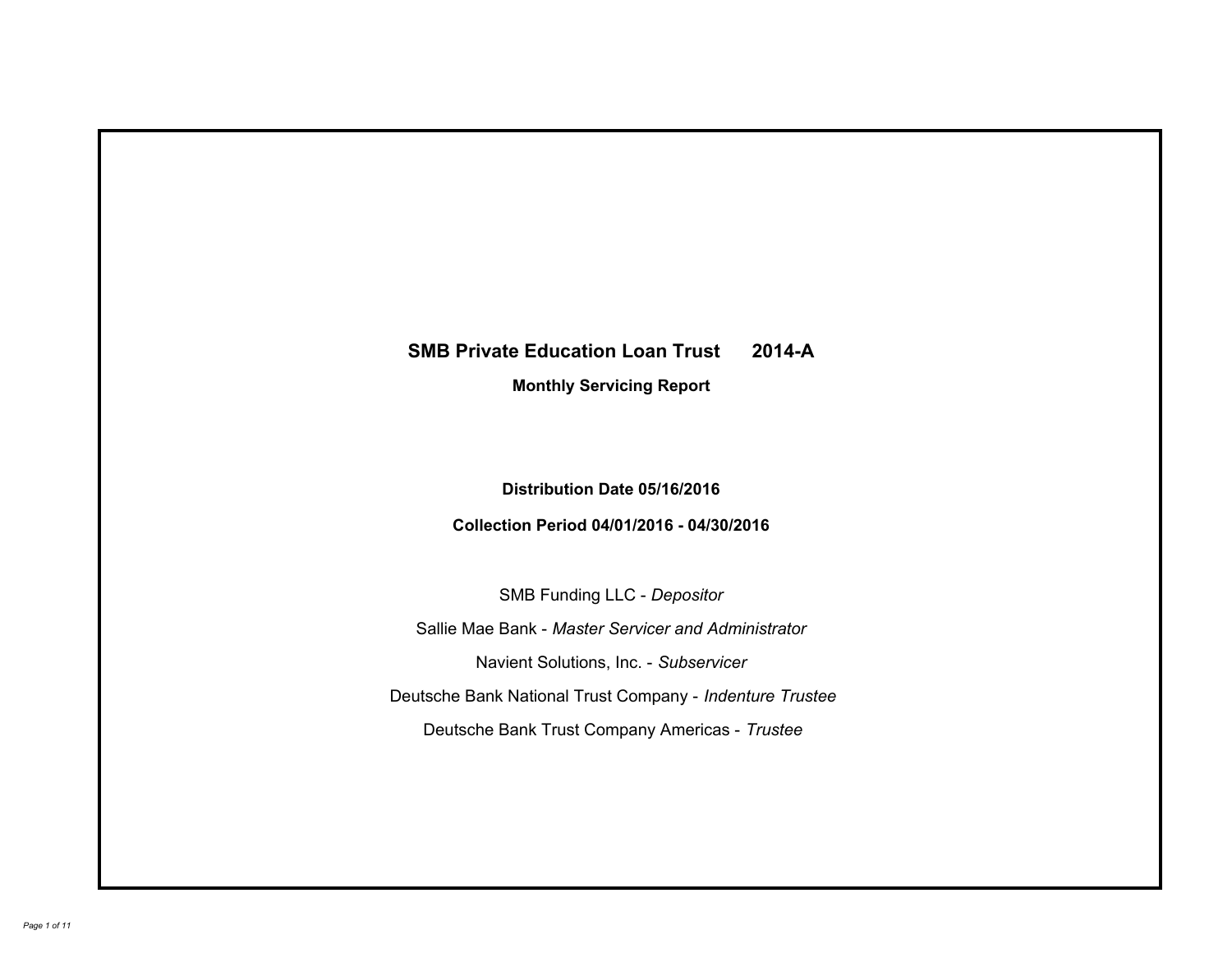|  |  |  | <b>Deal Parameters</b> |  |
|--|--|--|------------------------|--|
|--|--|--|------------------------|--|

| Α | <b>Student Loan Portfolio Characteristics</b>   |                   | 08/07/2014       | 03/31/2016       | 04/30/2016       |
|---|-------------------------------------------------|-------------------|------------------|------------------|------------------|
|   | <b>Principal Balance</b>                        |                   | \$361,523,983.59 | \$326,098,527.96 | \$322,221,870.37 |
|   | Interest to be Capitalized Balance              |                   | 17,313,307.43    | 15, 147, 820. 20 | 15,546,129.11    |
|   | Pool Balance                                    |                   | \$378,837,291.02 | \$341,246,348.16 | \$337,767,999.48 |
|   | Weighted Average Coupon (WAC)                   |                   | 7.81%            | 7.83%            | 7.79%            |
|   | Weighted Average Remaining Term                 |                   | 138.29           | 139.03           | 139.67           |
|   | Number of Loans                                 |                   | 33,555           | 29,594           | 29,319           |
|   | Number of Borrowers                             |                   | 26,651           | 23,174           | 22,954           |
|   | Pool Factor                                     |                   |                  | 0.900772855      | 0.891591212      |
|   | Since Issued Total Constant Prepayment Rate (1) |                   |                  | 6.28%            | 6.42%            |
| В | <b>Debt Securities</b>                          | <b>Cusip/Isin</b> | 04/15/2016       |                  | 05/16/2016       |
|   | A1                                              | 784456AA3         | \$53,041,697.90  |                  | \$48,569,709.26  |
|   | A <sub>2</sub> A                                | 784456AB1         | \$68,000,000.00  |                  | \$68,000,000.00  |
|   | A2B                                             | 784456AC9         | \$68,000,000.00  |                  | \$68,000,000.00  |
|   | A <sub>3</sub>                                  | 784456AD7         | \$50,000,000.00  |                  | \$50,000,000.00  |
|   | В                                               | 784456AE5         | \$36,000,000.00  |                  | \$36,000,000.00  |
|   | C                                               | 784456AF2         | \$42,000,000.00  |                  | \$42,000,000.00  |
|   |                                                 |                   |                  |                  |                  |
| C | <b>Certificates</b>                             | Cusip/Isin        | 04/15/2016       |                  | 05/16/2016       |
|   | <b>Excess Distribution</b>                      | 784456AG0         | \$100,000.00     |                  | \$100,000.00     |
|   |                                                 |                   |                  |                  |                  |
| D | <b>Account Balances</b>                         |                   | 04/15/2016       |                  | 05/16/2016       |
|   | Reserve Account Balance                         |                   | \$958,735.00     |                  | \$958,735.00     |
|   |                                                 |                   |                  |                  |                  |
| E | <b>Asset / Liability</b>                        |                   | 04/15/2016       |                  | 05/16/2016       |
|   | Overcollateralization Percentage *              |                   | 19.40%           |                  | 19.89%           |
|   | Specified Overcollateralization Amount *        |                   | \$102,373,904.45 |                  | \$101,330,399.84 |
|   | Actual Overcollateralization Amount *           |                   | \$66,204,650.26  |                  | \$67,198,290.22  |

\* Based on the Rated debt securities (Class A and Class B Bonds)

(1) Since Issued Total CPR calculations found in monthly servicing reports issued on or prior to September 15, 2015 originally included loans that were removed from the pool by the sponsor because they became ineligible for the pool between the cut-off date and settlement date. On October 5, 2015, Since Issued Total CPR calculations were revised to exclude these loans and all prior monthly servicing reports were restated. For additional information, see 'Since Issued CPR Methodology' found on page 11 of this report.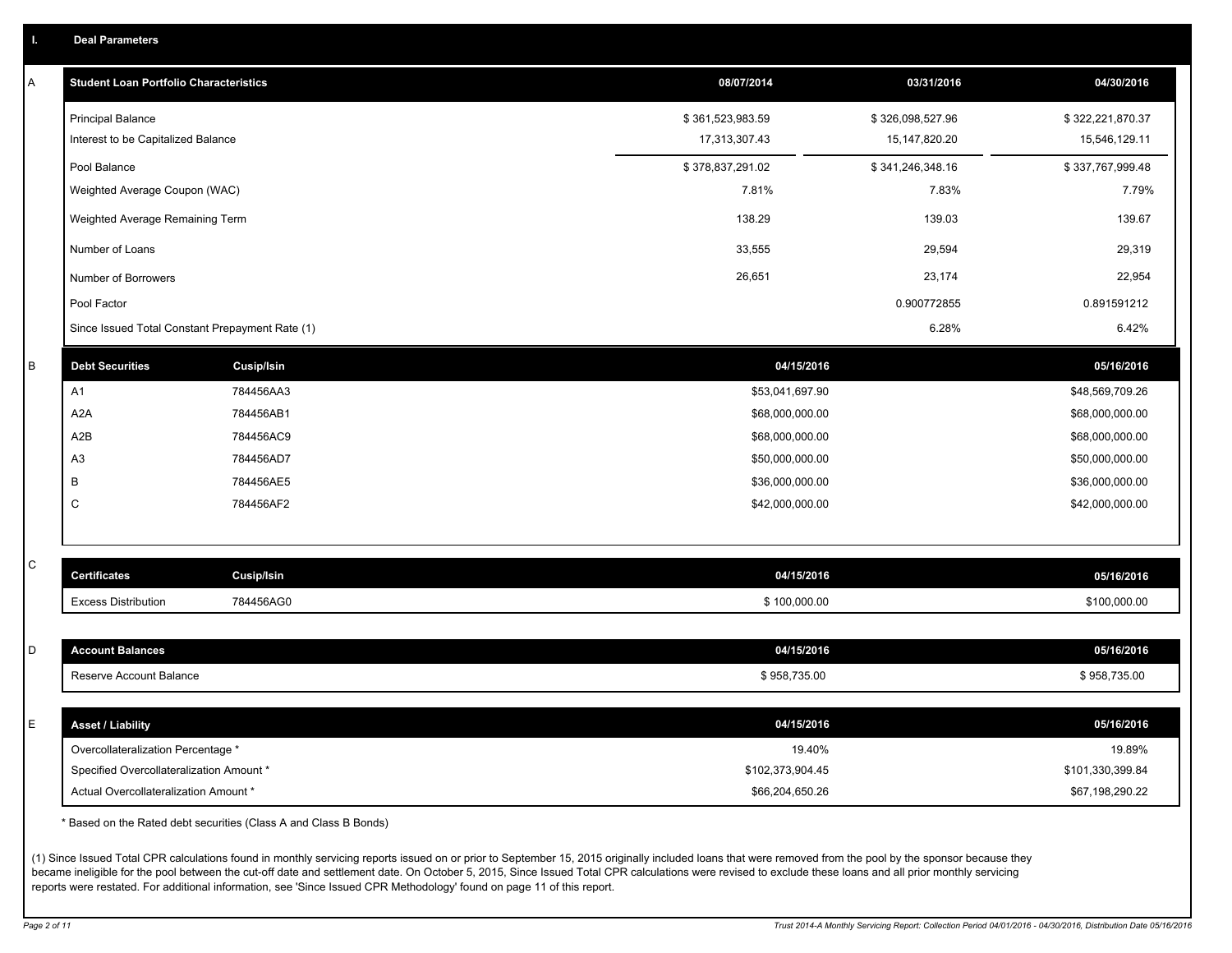### **II. 2014-A Trust Activity 04/01/2016 through 04/30/2016**

| Α  | <b>Student Loan Principal Receipts</b>                           |                |
|----|------------------------------------------------------------------|----------------|
|    | <b>Borrower Principal</b>                                        | 4,011,096.68   |
|    | <b>Consolidation Activity Principal</b>                          | 0.00           |
|    | Seller Principal Reimbursement                                   | 0.00           |
|    | Servicer Principal Reimbursement                                 | 0.00           |
|    | Delinquent Principal Purchases by Servicer                       | 0.00           |
|    | <b>Other Principal Deposits</b>                                  | 0.00           |
|    | <b>Total Principal Receipts</b>                                  | \$4,011,096.68 |
| B  | <b>Student Loan Interest Receipts</b>                            |                |
|    | <b>Borrower Interest</b>                                         | 1,345,524.60   |
|    | <b>Consolidation Activity Interest</b>                           | 0.00           |
|    | Seller Interest Reimbursement                                    | 0.00           |
|    | Servicer Interest Reimbursement                                  | (308.38)       |
|    | Delinquent Interest Purchases by Servicer                        | 0.00           |
|    | <b>Other Interest Deposits</b>                                   | 7,272.52       |
|    | <b>Total Interest Receipts</b>                                   | \$1,352,488.74 |
| С  | <b>Recoveries on Realized Losses</b>                             | \$965.59       |
| D  | <b>Investment Income</b>                                         | \$1,716.75     |
| Е  | <b>Funds Borrowed from Next Collection Period</b>                | \$0.00         |
| F  | <b>Funds Repaid from Prior Collection Period</b>                 | \$0.00         |
| G  | <b>Loan Sale or Purchase Proceeds</b>                            | \$0.00         |
| н  | Initial Deposits to Collection Account                           | \$0.00         |
|    | <b>Excess Transferred from Other Accounts</b>                    | \$0.00         |
| ۱. | <b>Borrower Benefit Reimbursements</b>                           | \$0.00         |
| Κ  | <b>Gross Swap Receipt</b>                                        | \$0.00         |
| L  | <b>Other Deposits</b>                                            | \$0.00         |
| М  | <b>Other Fees Collected</b>                                      | \$0.00         |
| N  | <b>AVAILABLE FUNDS</b>                                           | \$5,366,267.76 |
| O  | Non-Cash Principal Activity During Collection Period             | \$134,439.09   |
| P  | Aggregate Purchased Amounts by the Depositor, Servicer or Seller | \$0.00         |
| Q  | Aggregate Loan Substitutions                                     | \$0.00         |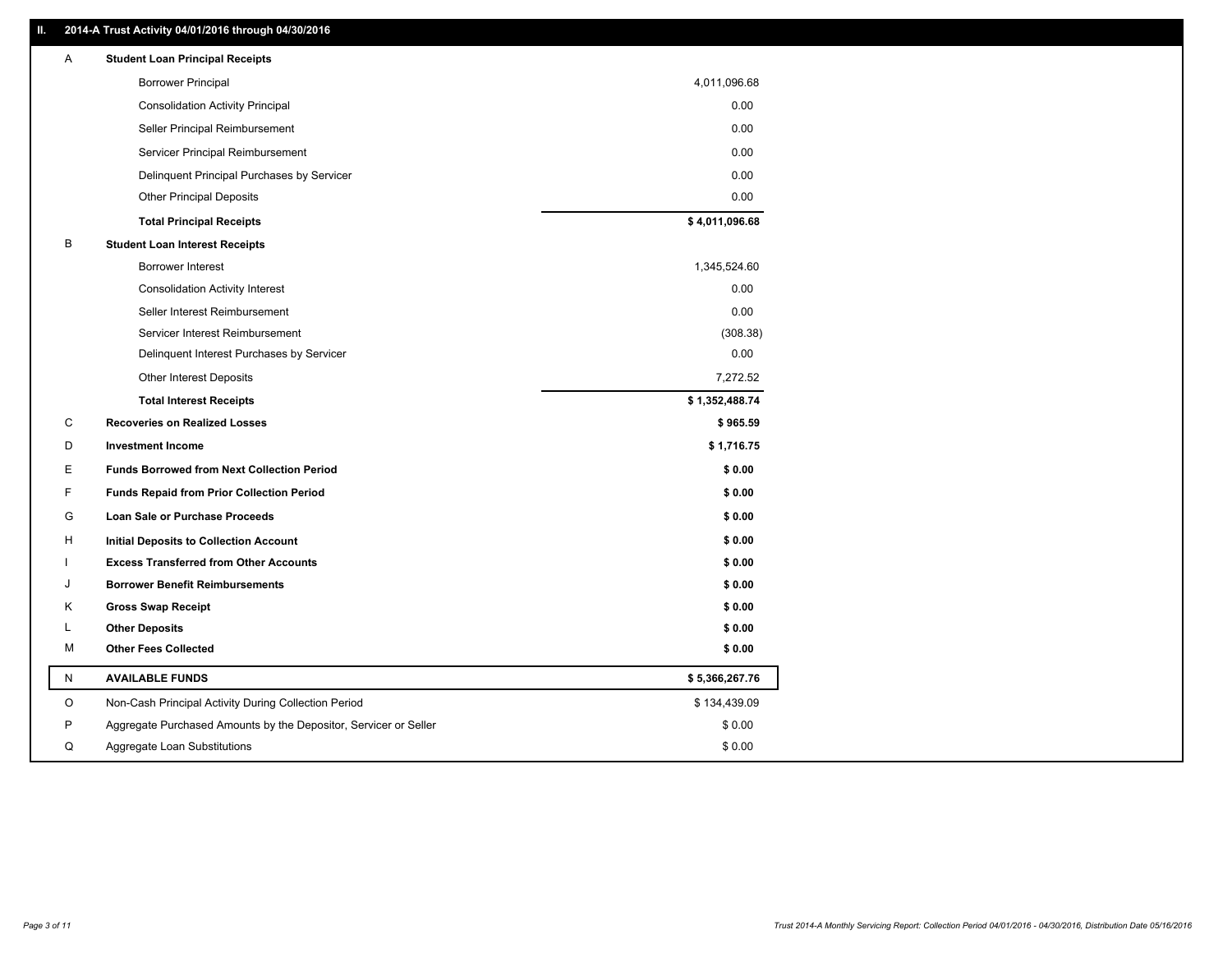|                   |                         | 04/30/2016               |         | 03/31/2016       |                |                          |         |                  |                |
|-------------------|-------------------------|--------------------------|---------|------------------|----------------|--------------------------|---------|------------------|----------------|
|                   |                         | <b>Wtd Avg</b><br>Coupon | # Loans | Principal        | % of Principal | <b>Wtd Avg</b><br>Coupon | # Loans | Principal        | % of Principal |
| INTERIM:          | IN SCHOOL               | 8.72%                    | 3,245   | \$32,425,477.10  | 10.063%        | 8.72%                    | 3,267   | \$32,512,569.82  | 9.970%         |
|                   | GRACE                   | 8.83%                    | 935     | \$8,965,929.90   | 2.783%         | 8.82%                    | 956     | \$9,269,676.00   | 2.843%         |
|                   | <b>DEFERMENT</b>        | 8.71%                    | 1,084   | \$11,047,147.36  | 3.428%         | 8.71%                    | 1,089   | \$11,014,323.80  | 3.378%         |
| <b>REPAYMENT:</b> | <b>CURRENT</b>          | 7.51%                    | 22,417  | \$248,388,899.69 | 77.086%        | 7.57%                    | 22,694  | \$251,685,859.65 | 77.181%        |
|                   | 31-60 DAYS DELINQUENT   | 8.67%                    | 285     | \$3,497,876.54   | 1.086%         | 8.43%                    | 318     | \$3,872,603.90   | 1.188%         |
|                   | 61-90 DAYS DELINQUENT   | 8.44%                    | 163     | \$1,938,058.12   | 0.601%         | 8.96%                    | 123     | \$1,648,623.65   | 0.506%         |
|                   | 91-120 DAYS DELINQUENT  | 9.06%                    | 104     | \$1,264,868.77   | 0.393%         | 8.74%                    | 106     | \$1,239,514.56   | 0.380%         |
|                   | 121-150 DAYS DELINQUENT | 9.25%                    | 63      | \$770,398.24     | 0.239%         | 9.26%                    | 66      | \$815,653.04     | 0.250%         |
|                   | 151-180 DAYS DELINQUENT | 8.97%                    | 48      | \$552,473.68     | 0.171%         | 8.69%                    | 42      | \$443,109.86     | 0.136%         |
|                   | > 180 DAYS DELINQUENT   | 9.18%                    | 37      | \$406,236.91     | 0.126%         | 9.09%                    | 43      | \$526,974.48     | 0.162%         |
|                   | FORBEARANCE             | 8.07%                    | 938     | \$12,964,504.06  | 4.023%         | 8.12%                    | 890     | \$13,069,619.20  | 4.008%         |
| <b>TOTAL</b>      |                         |                          | 29,319  | \$322,221,870.37 | 100.00%        |                          | 29,594  | \$326,098,527.96 | 100.00%        |

Percentages may not total 100% due to rounding \*

\*\* Smart Option Interest Only loans and \$25 Fixed Payment loans classified as in repayment whether student borrowers are in school, in grace, in deferment or required to make full principal and interest payments on their l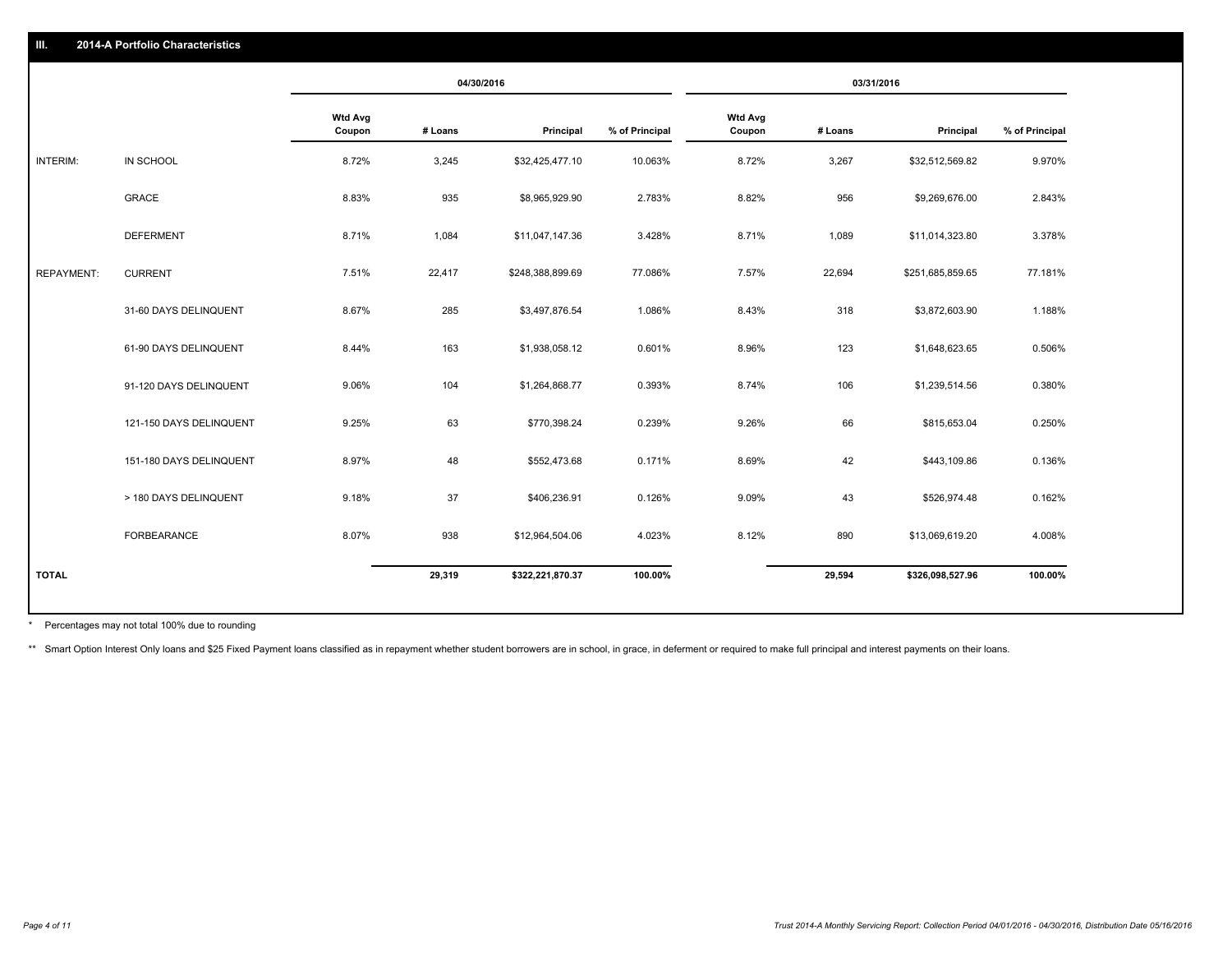|                                                         | 4/30/2016        | 3/31/2016        |
|---------------------------------------------------------|------------------|------------------|
| Pool Balance                                            | \$337,767,999.48 | \$341,246,348.16 |
| Total # Loans                                           | 29,319           | 29,594           |
| Total # Borrowers                                       | 22,954           | 23.174           |
| Weighted Average Coupon                                 | 7.79%            | 7.83%            |
| Weighted Average Remaining Term                         | 139.67           | 139.03           |
| Percent of Pool - Cosigned                              | 93.7%            | 93.7%            |
| Percent of Pool - Non Cosigned                          | 6.3%             | 6.3%             |
| Borrower Interest Accrued for Period                    | \$2,045,114.31   | \$2,142,040.33   |
| Outstanding Borrower Interest Accrued                   | \$16,972,419.27  | \$16,610,454.63  |
| Gross Principal Realized Loss - Periodic                | \$160,956.20     | \$172,994.71     |
| Gross Principal Realized Loss - Cumulative              | \$2,526,207.65   | \$2,365,251.45   |
| Delinquent Principal Purchased by Servicer - Periodic   | \$0.00           | \$0.00           |
| Delinquent Principal Purchased by Servicer - Cumulative | \$0.00           | \$0.00           |
| Recoveries on Realized Losses - Periodic                | \$965.59         | \$25,893.20      |
| Recoveries on Realized Losses - Cumulative              | \$116,586.38     | \$115,620.79     |
| Net Losses - Periodic                                   | \$159,990.61     | \$147,101.51     |
| Net Losses - Cumulative                                 | \$2,409,621.27   | \$2,249,630.66   |
| <b>Cumulative Gross Defaults</b>                        | \$2,526,207.65   | \$2,365,251.45   |
| Change in Gross Defaults                                | \$160,956.20     | \$172,994.71     |
| Non-Cash Principal Activity - Capitalized Interest      | \$301,036.40     | \$694,161.08     |
| Since Issued Total Constant Prepayment Rate (CPR) (1)   | 6.42%            | 6.28%            |
| <b>Loan Substitutions</b>                               | \$0.00           | \$0.00           |
| <b>Cumulative Loan Substitutions</b>                    | \$0.00           | \$0.00           |
| <b>Unpaid Master Servicing Fees</b>                     | \$0.00           | \$0.00           |
| <b>Unpaid Sub-Servicing Fees</b>                        | \$0.00           | \$0.00           |
| <b>Unpaid Administration Fees</b>                       | \$0.00           | \$0.00           |
| Unpaid Carryover Master Servicing Fees                  | \$0.00           | \$0.00           |
| <b>Unpaid Carryover Sub-Servicing Fees</b>              | \$0.00           | \$0.00           |
| Note Interest Shortfall                                 | \$0.00           | \$0.00           |

(1) Since Issued Total CPR calculations found in monthly servicing reports issued on or prior to September 15, 2015 originally included loans that were removed from the pool by the sponsor because they became ineligible for the pool between the cut-off date and settlement date. On October 5, 2015, Since Issued Total CPR calculations were revised to exclude these loans and all prior monthly servicing reports were restated. For additional information, see 'Since Issued CPR Methodology' found on page 11 of this report.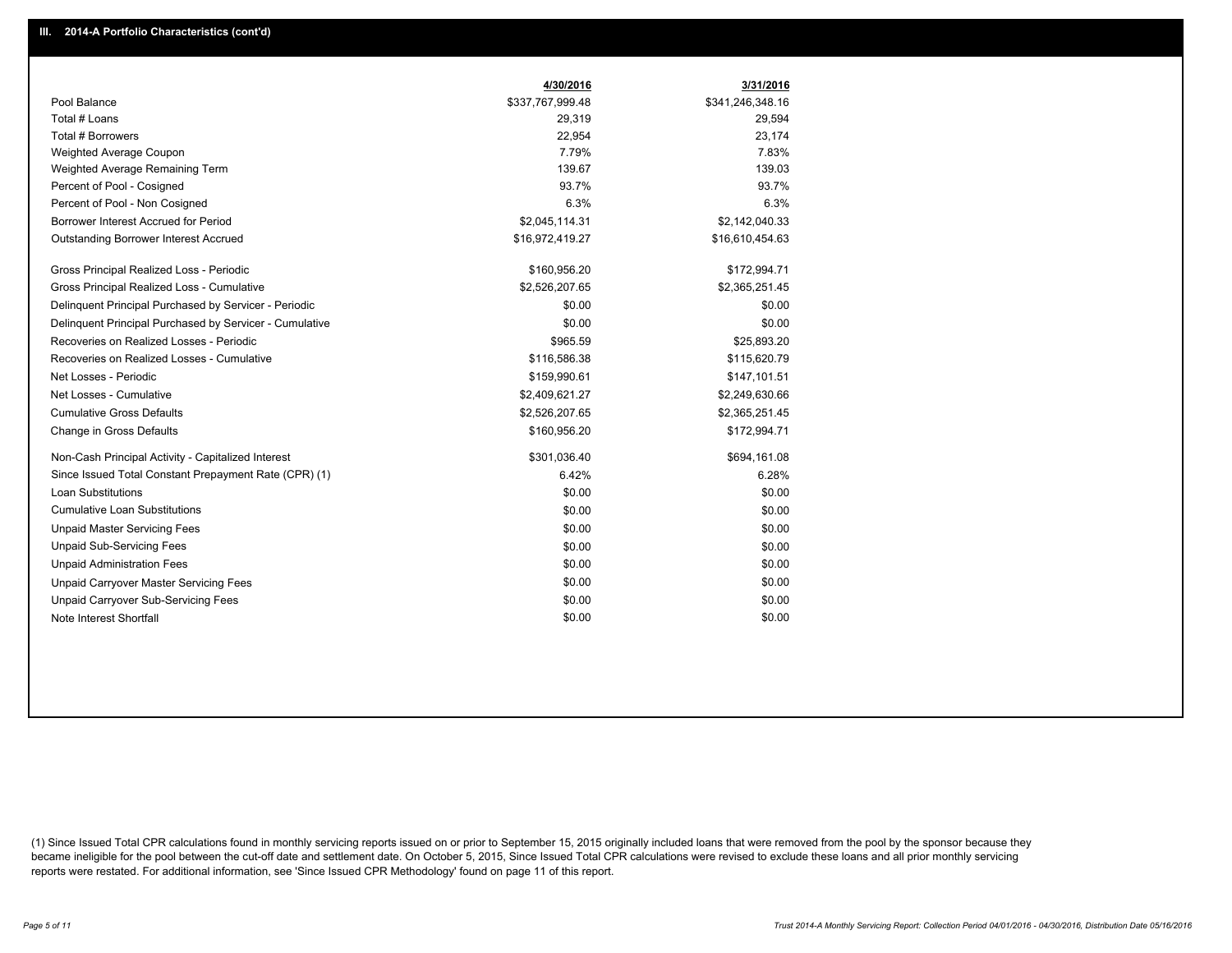## **IV. 2014-A Portfolio Statistics by Loan Program**

|                                                       | Weighted<br><b>Average Coupon</b> | # LOANS | \$ AMOUNT        | $%$ *    |
|-------------------------------------------------------|-----------------------------------|---------|------------------|----------|
| - Smart Option Deferred Loans                         | 8.22%                             | 13,660  | \$140,924,769.15 | 43.735%  |
| - Smart Option Fixed Pay Loans                        | 7.81%                             | 8,668   | \$113,317,786.99 | 35.168%  |
| - Smart Option Interest-Only Loans                    | 6.78%                             | 6,991   | \$67,979,314.23  | 21.097%  |
| - Other Loan Programs                                 | $0.00\%$                          | 0.00    | \$0.00           | 0.000%   |
| <b>Total</b>                                          | 7.79%                             | 29,319  | \$322,221,870.37 | 100.000% |
| Prime Indexed Loans -- Monthly Reset Adjustable       |                                   |         | \$0.00           |          |
| Prime Indexed Loans -- Monthly Reset Non-Adjustable   |                                   |         | \$0.00           |          |
| Prime Indexed Loans -- Quarterly Reset Adjustable     |                                   |         | \$0.00           |          |
| Prime Indexed Loans -- Quarterly Reset Non-Adjustable |                                   |         | \$0.00           |          |
| Prime Indexed Loans -- Annual Reset                   |                                   |         | \$0.00           |          |
| <b>T-Bill Indexed Loans</b>                           |                                   |         | \$0.00           |          |
| <b>Fixed Rate Loans</b>                               |                                   |         | \$47,534,638.29  |          |
| <b>LIBOR Indexed Loans</b>                            |                                   |         | \$290,233,361.19 |          |
|                                                       |                                   |         |                  |          |

\* Note: Percentages may not total 100% due to rounding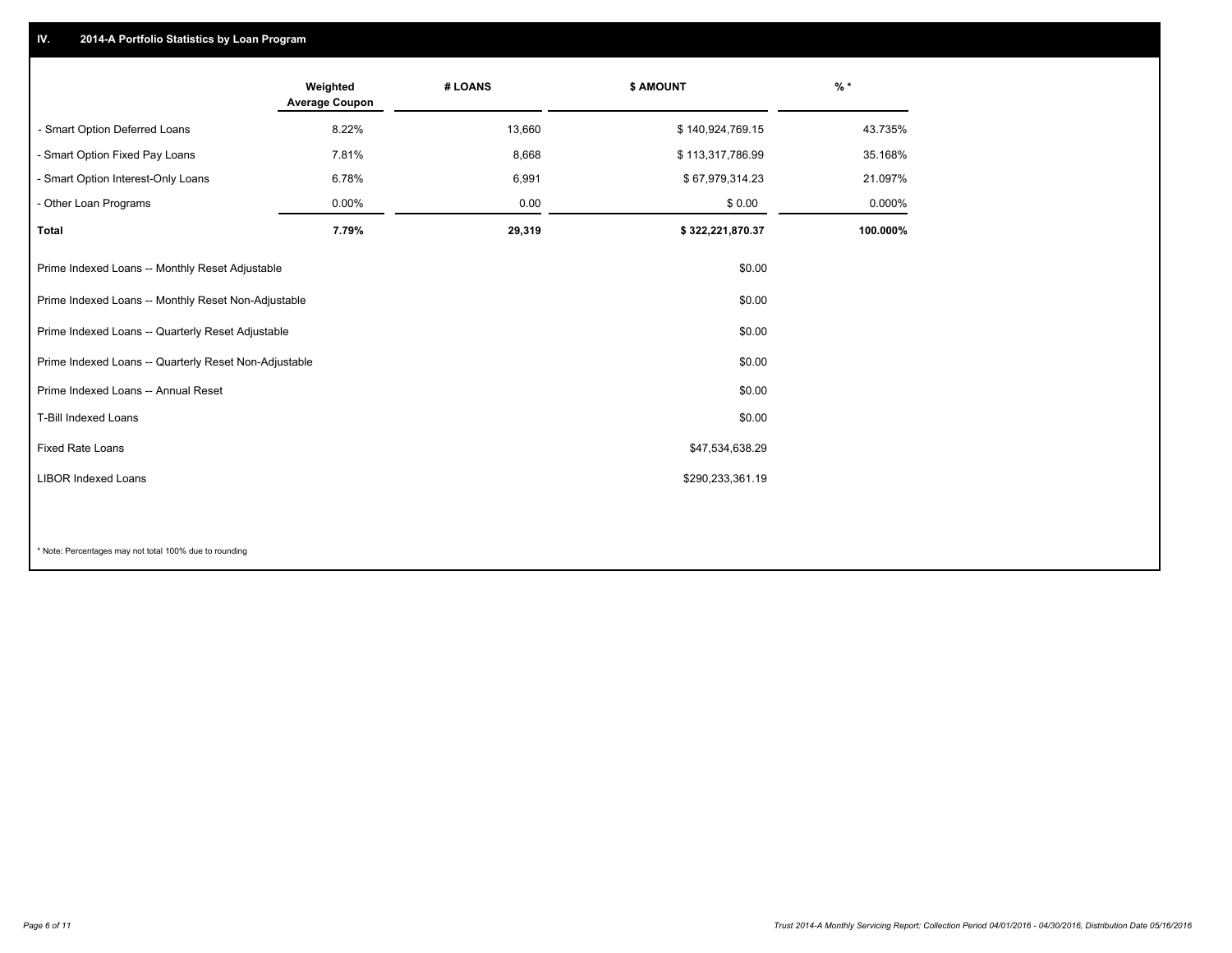| V. |       | 2014-A Reserve Account and Principal Distribution Calculations                                                                                                                                                        |                  |  |
|----|-------|-----------------------------------------------------------------------------------------------------------------------------------------------------------------------------------------------------------------------|------------------|--|
| А. |       | <b>Reserve Account</b>                                                                                                                                                                                                |                  |  |
|    |       | Specified Reserve Account Balance                                                                                                                                                                                     | \$958,735.00     |  |
|    |       | Actual Reserve Account Balance                                                                                                                                                                                        | \$958,735.00     |  |
| В. |       | <b>Principal Distribution Amount</b>                                                                                                                                                                                  |                  |  |
|    | Π.    | Class A Notes Outstanding                                                                                                                                                                                             | \$239,041,697.90 |  |
|    | ii.   | Pool Balance                                                                                                                                                                                                          | \$337,767,999.48 |  |
|    | iii.  | First Priority Principal Distribution Amount (i - ii)                                                                                                                                                                 | \$0.00           |  |
|    |       |                                                                                                                                                                                                                       |                  |  |
|    | iv.   | Class A and B Notes Outstanding                                                                                                                                                                                       | \$275,041,697.90 |  |
|    | v.    | First Priority Principal Distribution Amount                                                                                                                                                                          | \$0.00           |  |
|    | vi.   | Pool Balance                                                                                                                                                                                                          | \$337,767,999.48 |  |
|    | vii.  | Specified Overcollateralization Amount                                                                                                                                                                                | \$101,330,399.84 |  |
|    |       | viii. Regular Principal Distribution Amount (iv - v) - (vi - vii)                                                                                                                                                     | \$38,604,098.26  |  |
|    |       |                                                                                                                                                                                                                       |                  |  |
|    | ix.   | Notes Outstanding                                                                                                                                                                                                     | \$317,041,697.90 |  |
|    | Х.    | First Priority Principal Distribution Amount                                                                                                                                                                          | \$0.00           |  |
|    | xi.   | Regular Principal Distribution Amount                                                                                                                                                                                 | \$38,604,098.26  |  |
|    | xii.  | Available Funds (after payment of waterfall items A through J) *                                                                                                                                                      | \$0.00           |  |
|    | xiii. | Additional Principal Distribution Amount (min(ix - x - xi, xiii))                                                                                                                                                     | \$0.00           |  |
|    |       | * Represents 50% of value if the principal balance of the notes is greater than 10% of initial principal balance of the notes or the Class A and Class B note are reduced to 0, otherwise the full<br>value is shown. |                  |  |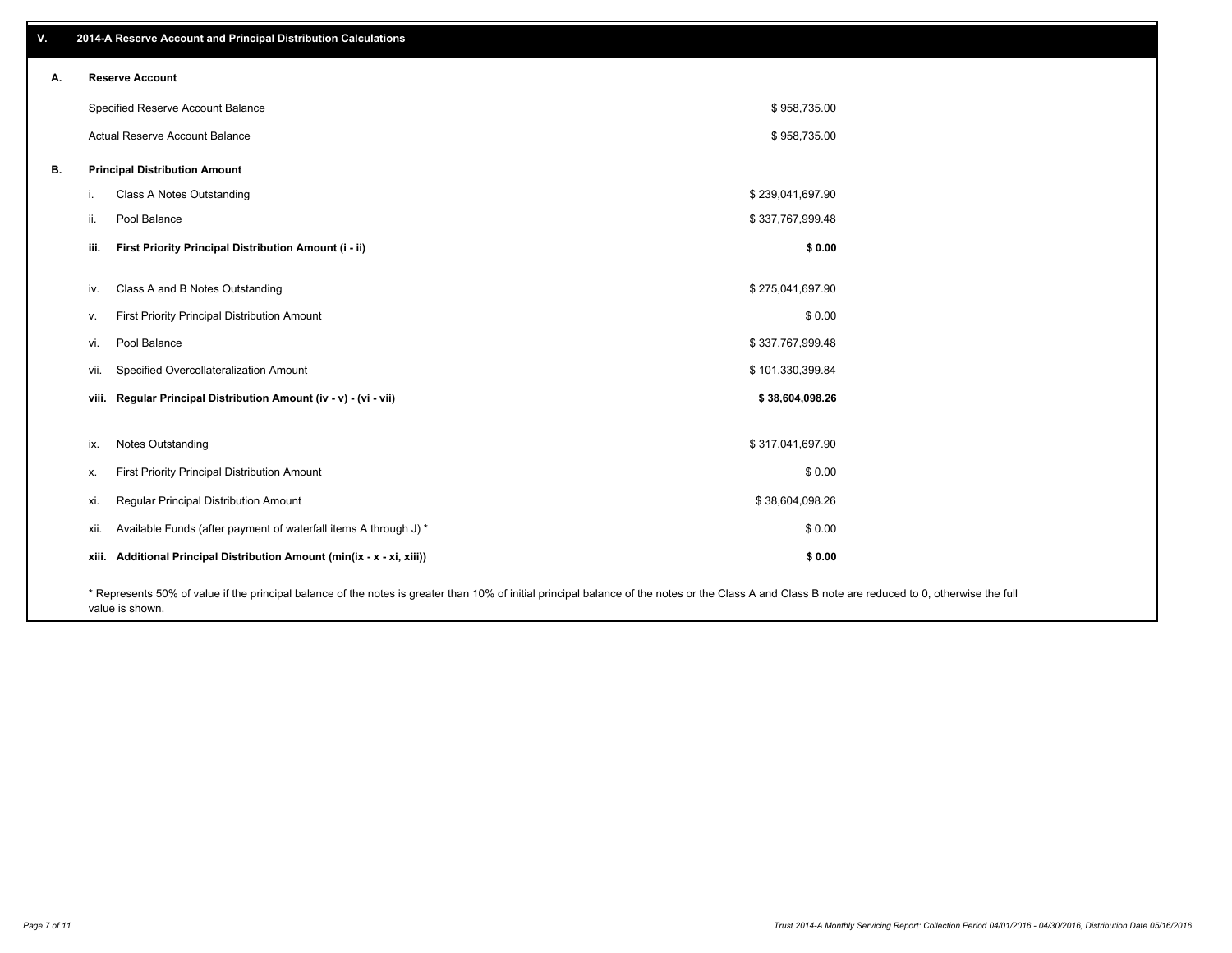| VI. |  | 2014-A Waterfall for Distributions |  |  |  |
|-----|--|------------------------------------|--|--|--|
|-----|--|------------------------------------|--|--|--|

|              |                                                                                        | Paid             | <b>Funds Balance</b> |
|--------------|----------------------------------------------------------------------------------------|------------------|----------------------|
|              | <b>Total Available Funds</b>                                                           |                  | \$5,366,267.76       |
| A            | <b>Trustee Fees</b>                                                                    | \$0.00           | \$5,366,267.76       |
| B            | i. Master Servicing Fees                                                               | \$13,619.13      | \$5,352,648.63       |
|              | ii. Sub-Servicing Fees                                                                 | \$205,162.06     | \$5,147,486.57       |
| $\mathsf C$  | i. Administration Fees                                                                 | \$6,667.00       | \$5,140,819.57       |
|              | ii. Unreimbursed Administrator Advances plus any Unpaid                                | \$0.00           | \$5,140,819.57       |
| D            | Class A Noteholders Interest Distribution Amount                                       | \$391,330.93     | \$4,749,488.64       |
| E            | First Priority Principal Payment                                                       | \$0.00           | \$4,749,488.64       |
| F            | Class B Noteholders Interest Distribution Amount                                       | \$120,000.00     | \$4,629,488.64       |
| G            | Class C Noteholders Interest Distribution Amount                                       | \$157,500.00     | \$4,471,988.64       |
| H            | Reinstatement Reserve Account                                                          | \$0.00           | \$4,471,988.64       |
| $\mathbf{I}$ | Regular Principal Distribution                                                         | \$4,471,988.64   | \$0.00               |
| J            | i. Carryover Master Servicing Fees                                                     | \$0.00           | \$0.00               |
|              | ii. Carryover Sub-servicing Fees                                                       | \$0.00           | \$0.00               |
| K            | Additional Principal Distribution Amount                                               | \$0.00           | \$0.00               |
| L            | Unpaid Expenses of Trustee                                                             | \$0.00           | \$0.00               |
| M            | Unpaid Expenses of Administrator                                                       | \$0.00           | \$0.00               |
| N            | Remaining Funds to the Excess Distribution Certificateholder                           | \$0.00           | \$0.00               |
|              | <b>Waterfall Conditions</b>                                                            |                  |                      |
|              | <b>Class C Noteholders' Interest Distribution Condition</b>                            |                  |                      |
|              | Pool Balance<br>i.                                                                     | \$337,767,999.48 |                      |
|              | ii.<br>Class A and B Notes Outstanding                                                 | \$275,041,697.90 |                      |
|              | Class C Noteholders' Interest Distribution Ratio (i / ii)<br>iii.                      | 122.81%          |                      |
|              | Minimum Ratio<br>iv.                                                                   | 110.00%          |                      |
|              | Is the Class C Noteholders' Interest Distribution Condition Satisfied (iii > iv)<br>v. | Y                |                      |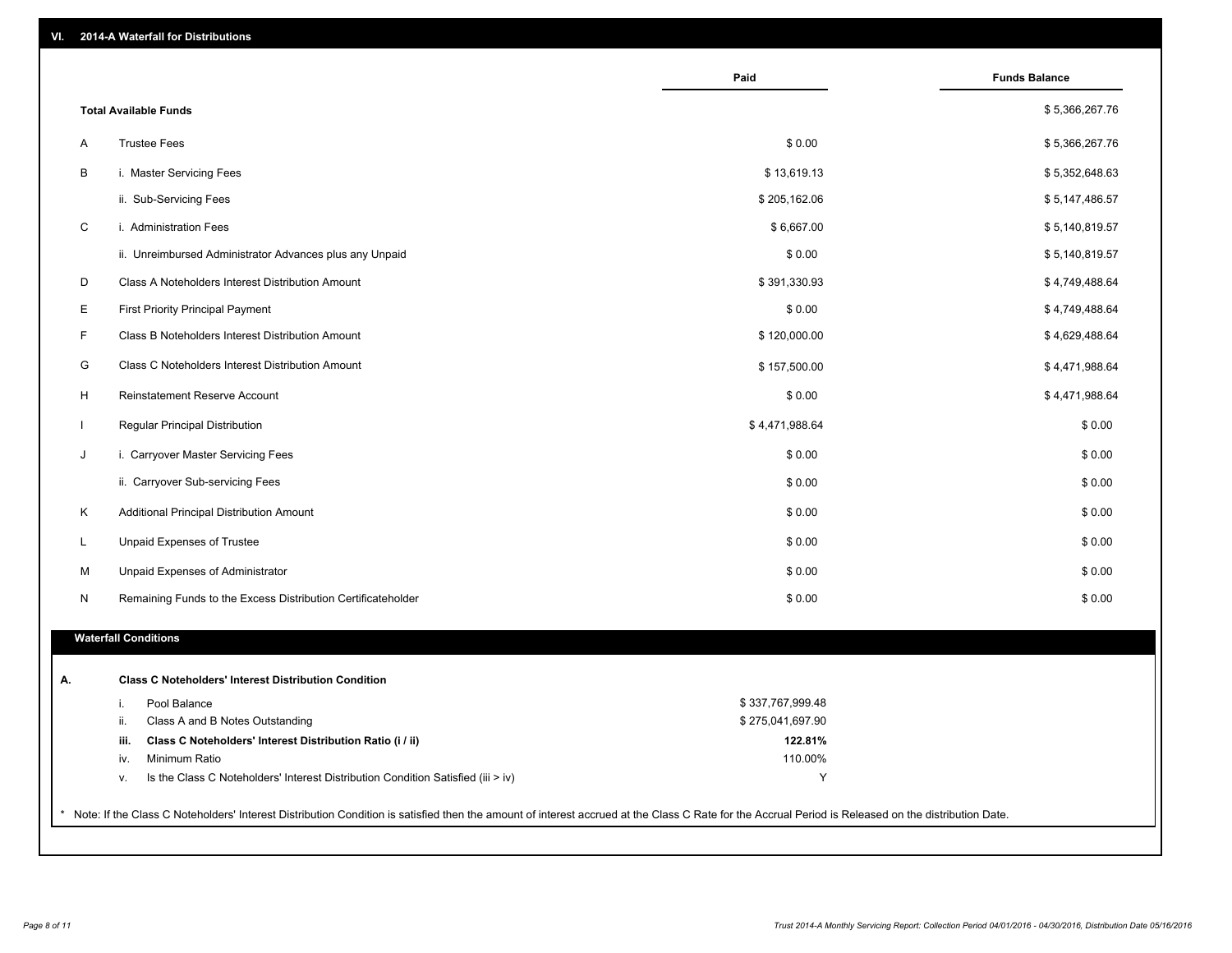| <b>Distribution Amounts</b>                                |                         |                         |                         |
|------------------------------------------------------------|-------------------------|-------------------------|-------------------------|
|                                                            | <b>A1</b>               | A <sub>2</sub> A        | A <sub>2</sub> B        |
| Cusip/Isin                                                 | 784456AA3               | 784456AB1               | 784456AC9               |
| <b>Beginning Balance</b>                                   | \$53,041,697.90         | \$68,000,000.00         | \$68,000,000.00         |
| Index                                                      | <b>LIBOR</b>            | <b>FIXED</b>            | <b>LIBOR</b>            |
| Spread/Fixed Rate                                          | 0.50%                   | 3.05%                   | 1.15%                   |
| Record Date (Days Prior to Distribution)                   | 1 NEW YORK BUSINESS DAY | 1 NEW YORK BUSINESS DAY | 1 NEW YORK BUSINESS DAY |
| <b>Accrual Period Begin</b>                                | 4/15/2016               | 4/15/2016               | 4/15/2016               |
| <b>Accrual Period End</b>                                  | 5/16/2016               | 5/15/2016               | 5/16/2016               |
| <b>Daycount Fraction</b>                                   | 0.08611111              | 0.08333333              | 0.08611111              |
| Interest Rate*                                             | 0.93275%                | 3.05000%                | 1.58275%                |
| <b>Accrued Interest Factor</b>                             | 0.000803201             | 0.002541667             | 0.001362924             |
| <b>Current Interest Due</b>                                | \$42,603.17             | \$172,833.33            | \$92,678.81             |
| Interest Shortfall from Prior Period Plus Accrued Interest | $\mathsf{\$}$ -         | $\frac{1}{2}$           | $$ -$                   |
| <b>Total Interest Due</b>                                  | \$42,603.17             | \$172,833.33            | \$92,678.81             |
| <b>Interest Paid</b>                                       | \$42,603.17             | \$172,833.33            | \$92,678.81             |
| <b>Interest Shortfall</b>                                  | $\mathsf{\$}$ -         | $\mathsf{\$}$ -         | $$ -$                   |
| <b>Principal Paid</b>                                      | \$4,471,988.64          | $\frac{2}{3}$ -         | $S -$                   |
| <b>Ending Principal Balance</b>                            | \$48,569,709.26         | \$68,000,000.00         | \$68,000,000.00         |
| Paydown Factor                                             | 0.037898209             | 0.000000000             | 0.000000000             |
| <b>Ending Balance Factor</b>                               | 0.411607706             | 1.000000000             | 1.000000000             |

\* Pay rates for Current Distribution. For the interest rates applicable to the next distribution date, please see https://www.salliemae.com/about/investors/data/SMBabrate.txt.

**VII. 2014-A Distributions**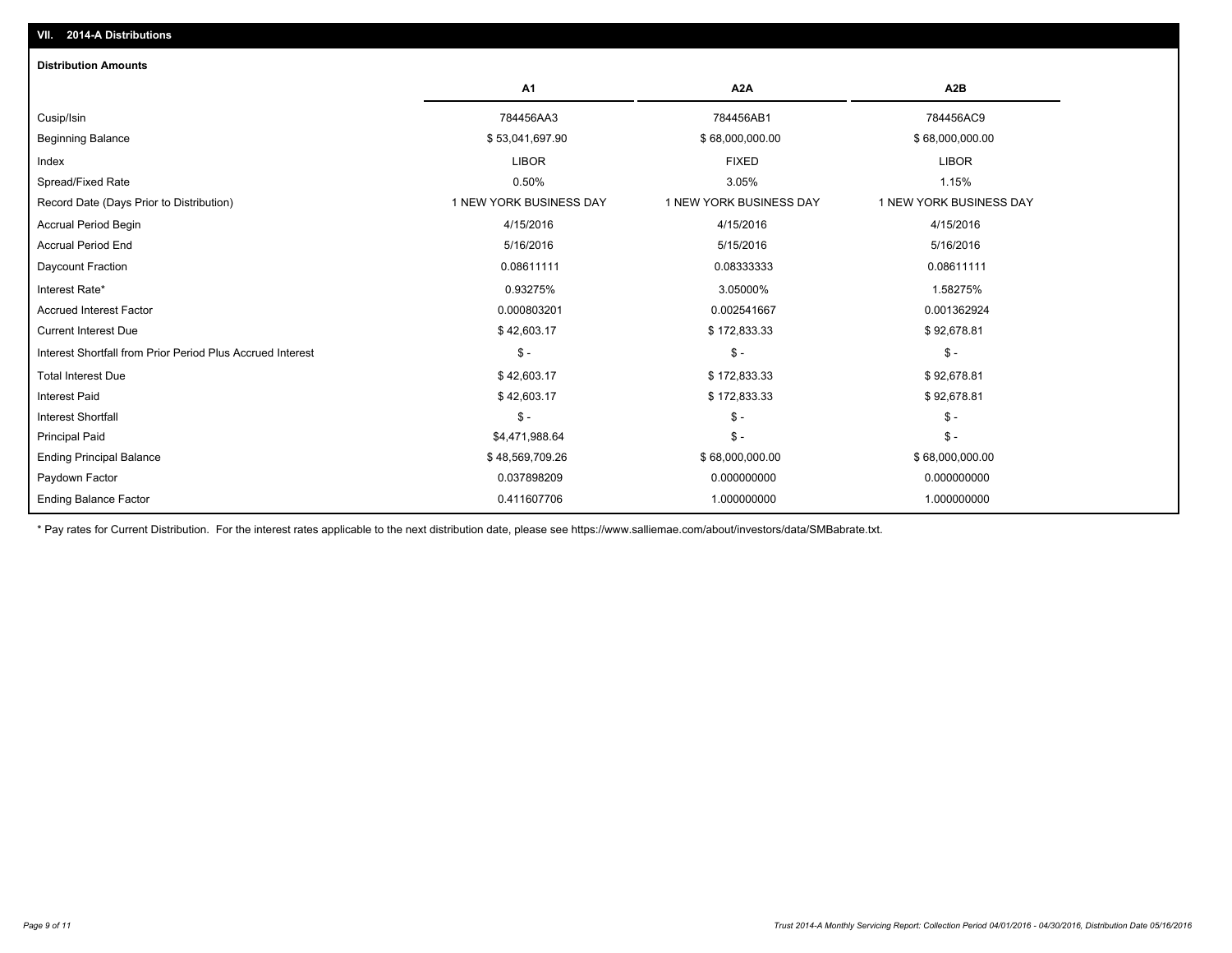| <b>Distribution Amounts</b>                                |                         |                         |                         |
|------------------------------------------------------------|-------------------------|-------------------------|-------------------------|
|                                                            | A3                      | В                       | C                       |
| Cusip/Isin                                                 | 784456AD7               | 784456AE5               | 784456AF2               |
| <b>Beginning Balance</b>                                   | \$50,000,000.00         | \$36,000,000.00         | \$42,000,000.00         |
| Index                                                      | <b>LIBOR</b>            | <b>FIXED</b>            | <b>FIXED</b>            |
| Spread/Fixed Rate                                          | 1.50%                   | 4.00%                   | 4.50%                   |
| Record Date (Days Prior to Distribution)                   | 1 NEW YORK BUSINESS DAY | 1 NEW YORK BUSINESS DAY | 1 NEW YORK BUSINESS DAY |
| <b>Accrual Period Begin</b>                                | 4/15/2016               | 4/15/2016               | 4/15/2016               |
| <b>Accrual Period End</b>                                  | 5/16/2016               | 5/15/2016               | 5/15/2016               |
| Daycount Fraction                                          | 0.08611111              | 0.08333333              | 0.08333333              |
| Interest Rate*                                             | 1.93275%                | 4.00000%                | 4.50000%                |
| <b>Accrued Interest Factor</b>                             | 0.001664312             | 0.003333333             | 0.003750000             |
| <b>Current Interest Due</b>                                | \$83,215.62             | \$120,000.00            | \$157,500.00            |
| Interest Shortfall from Prior Period Plus Accrued Interest | $\mathsf{\$}$ -         | $\mathbb{S}$ -          | $\mathsf{\$}$ -         |
| <b>Total Interest Due</b>                                  | \$83,215.62             | \$120,000.00            | \$157,500.00            |
| <b>Interest Paid</b>                                       | \$83,215.62             | \$120,000.00            | \$157,500.00            |
| <b>Interest Shortfall</b>                                  | $\mathsf{\$}$ -         | $\mathcal{S}$ -         | $$ -$                   |
| <b>Principal Paid</b>                                      | $\mathsf{\$}$ -         | $\mathbb{S}$ -          | $S -$                   |
| <b>Ending Principal Balance</b>                            | \$50,000,000.00         | \$36,000,000.00         | \$42,000,000.00         |
| Paydown Factor                                             | 0.000000000             | 0.000000000             | 0.000000000             |
| <b>Ending Balance Factor</b>                               | 1.000000000             | 1.000000000             | 1.000000000             |
|                                                            |                         |                         |                         |

\* Pay rates for Current Distribution. For the interest rates applicable to the next distribution date, please see https://www.salliemae.com/about/investors/data/SMBabrate.txt.

**VII. 2014-A Distributions**